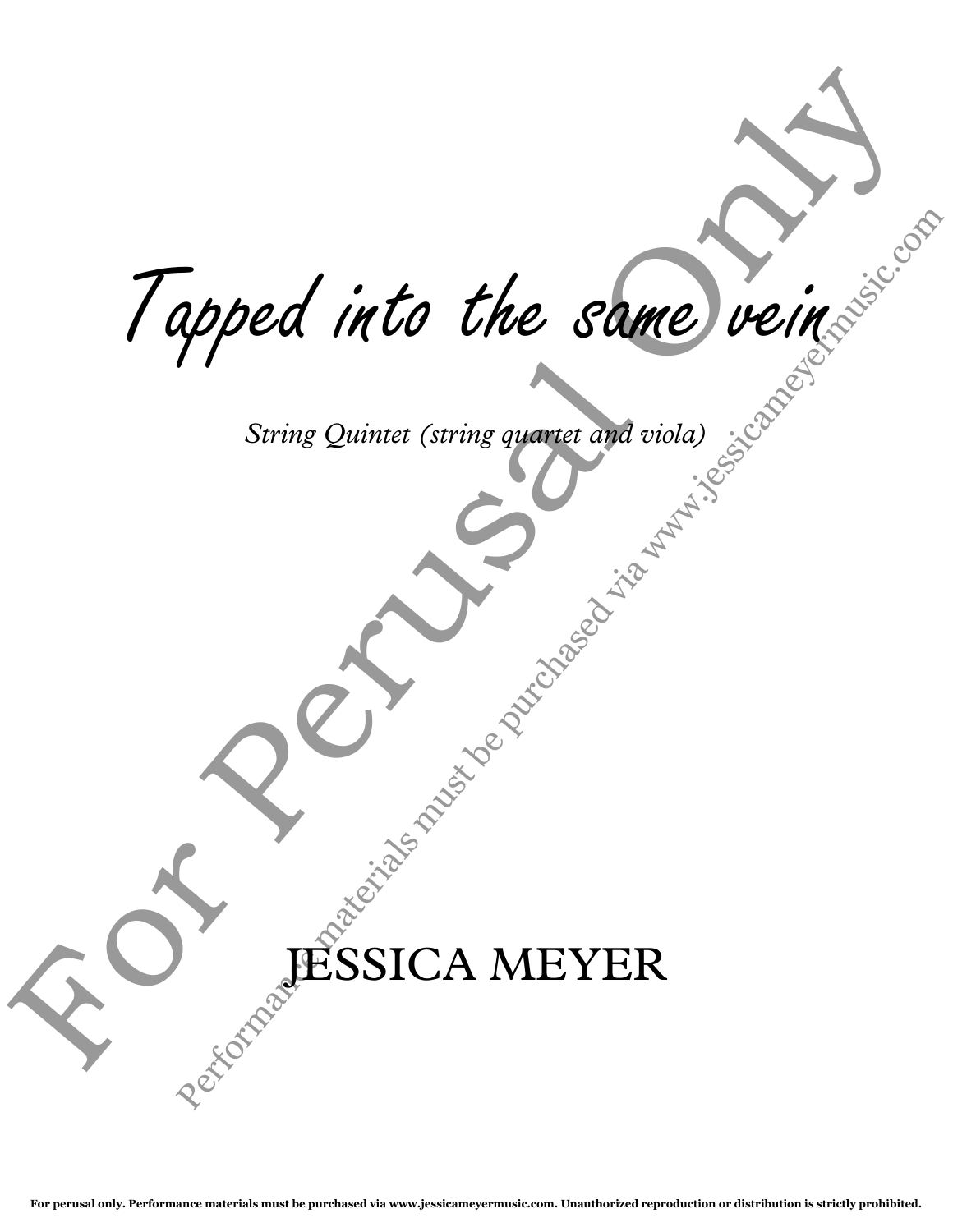Tapped into the same vein

*String Quintet (string quartet and viola)*

*7'*

*"An intellectual says a simple thing in a hard way. An artist says a hard thing in a simple way." - Charles Bukowski*

I feel that Baroque and Rock music share some commonalities; driving rhythms, use of harmonic suspensions, and certain compositional techniques that are relatively simple compared to other kinds of music.

However, couched in that simplicity, the music can be expressing emotionally difficult things and for this reason I think they are both tapped into the same vein.

In this piece, I wanted to express an emotionally intense and complicated experience in the simplest music terms while using the different compositional techniques you would find from artists like Bach and Bowie. Tapped into the same vein<br>
string Quinter (string quartet and viable)<br>
7<br>
"An institutent (string quartet and viable)<br>
7<br>
"An institutent stays a single thing in a half and and a part area a high noise in a single easy."<br> in the the same vein<br>
the state and the same vertext and winds are a material state in a simple way.<br>
and stay a simple thing in a hard way. An artist stay a high thing in a simple way."<br>
above the purchase of the purchas

This piece was commissioned by the Poor Richard's Chamber Music Society and was premiered on March 3rd, 2017 at Christ Church of Philadelphia.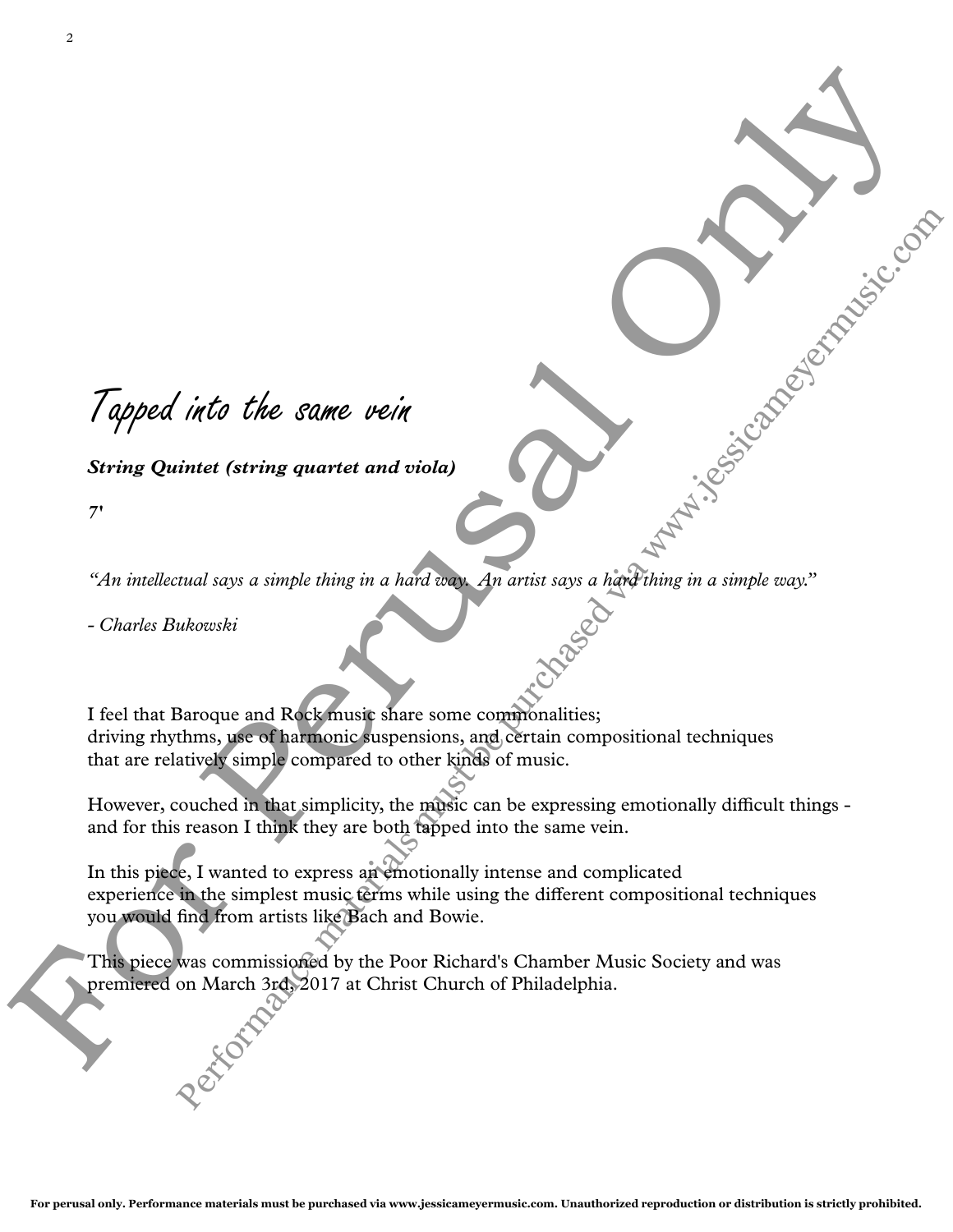Tapped into the same vein

*Commissioned by the Poor Richard's Chamber Music Society*



©2017 JMM Publishing (BMI). All rights reserved.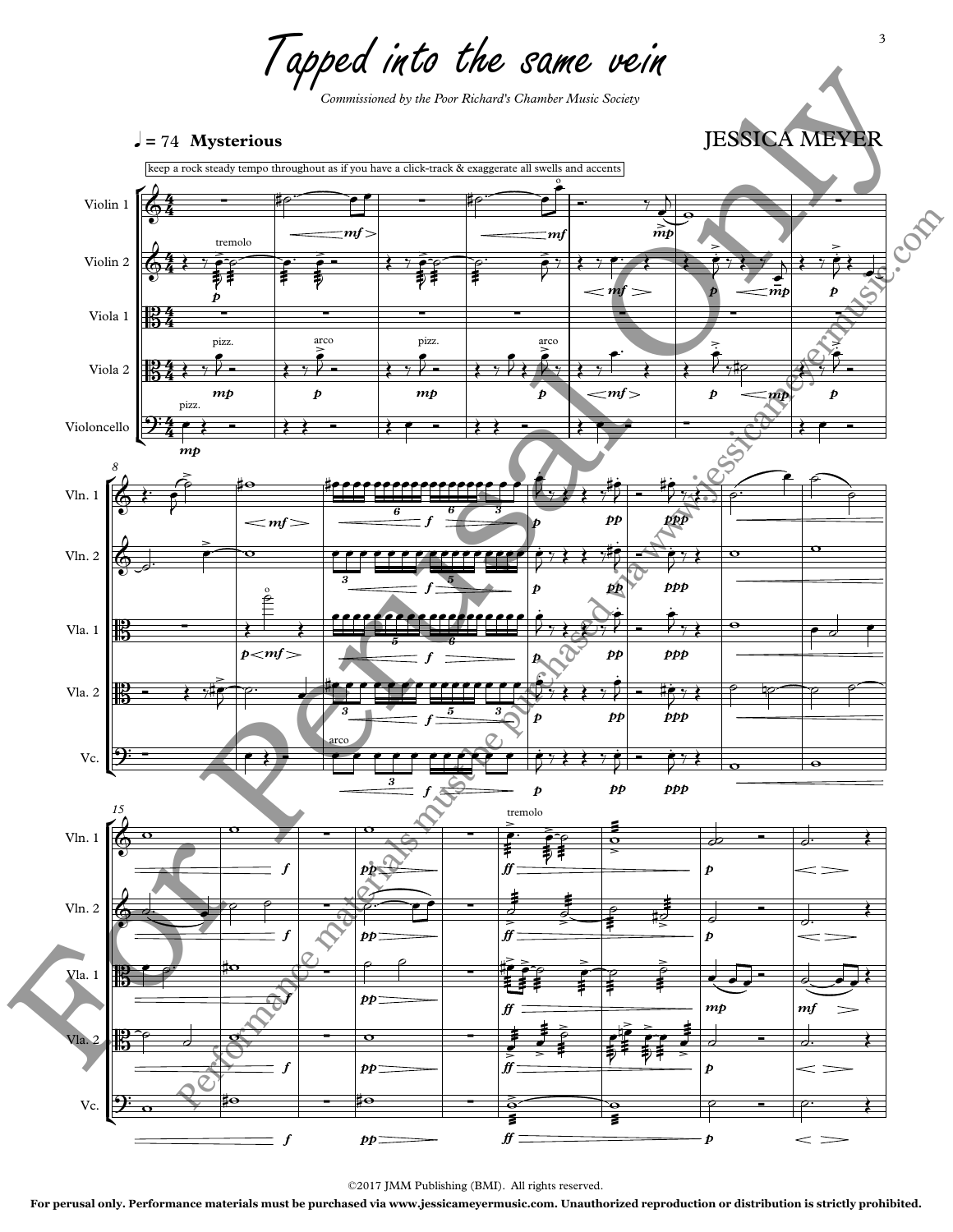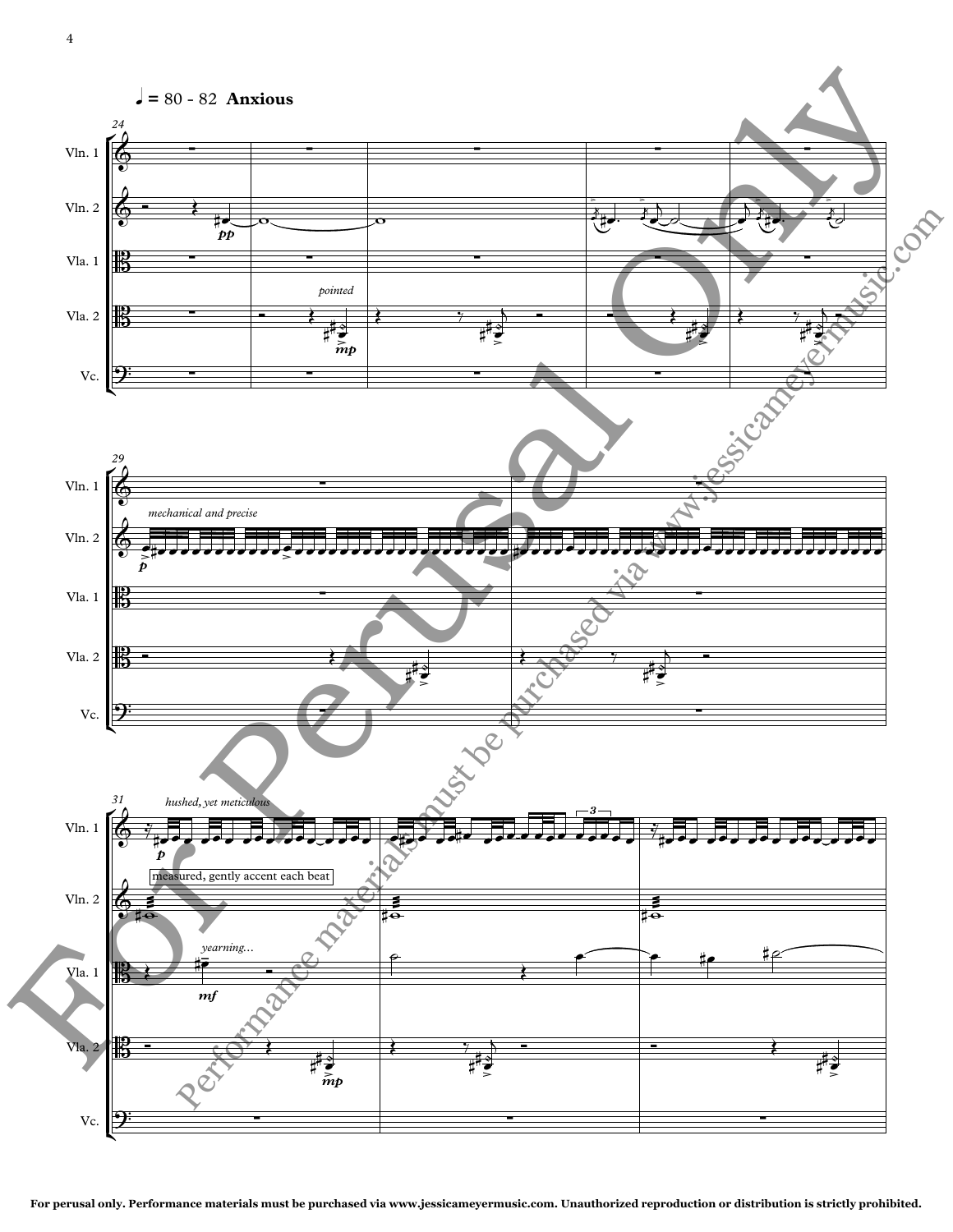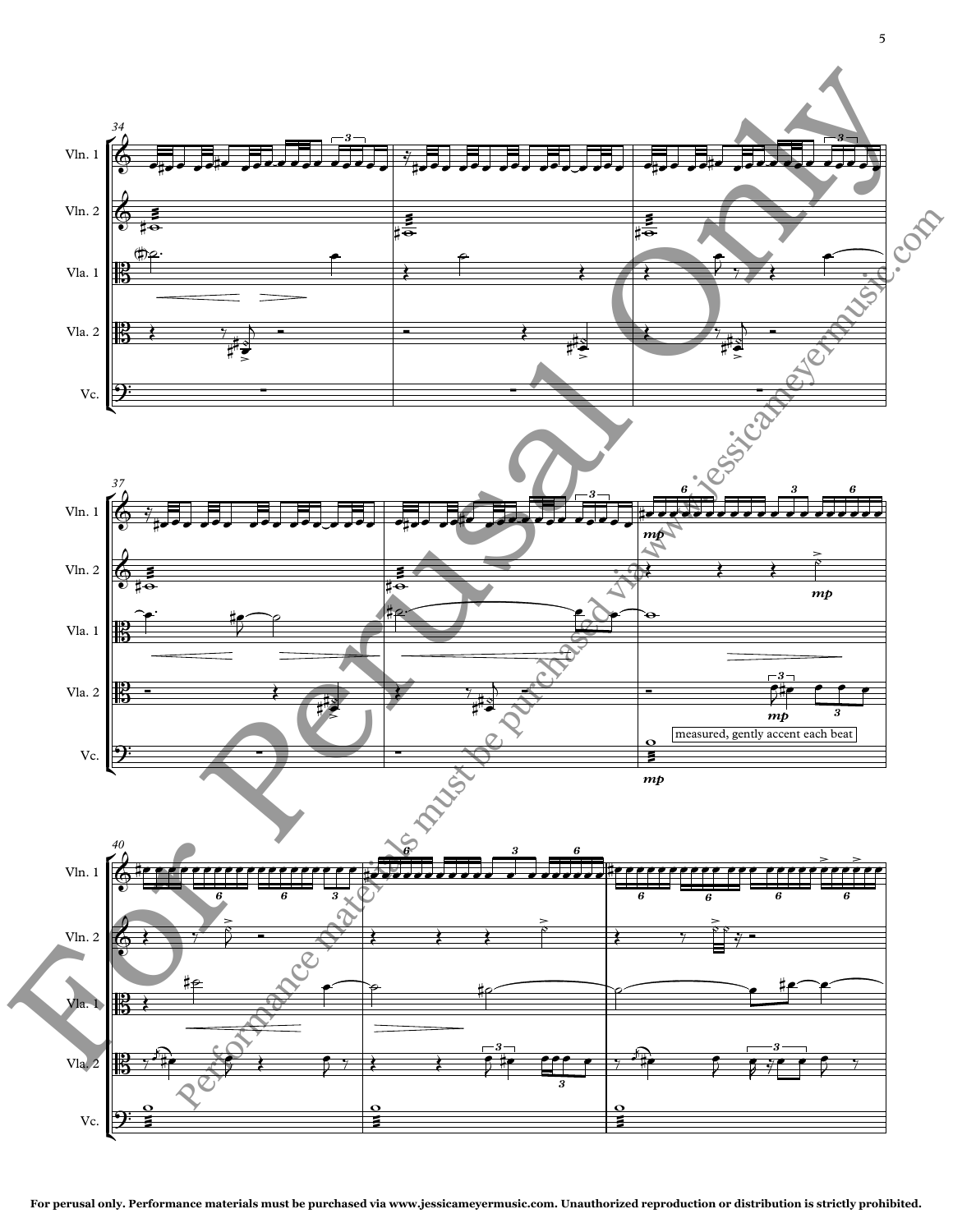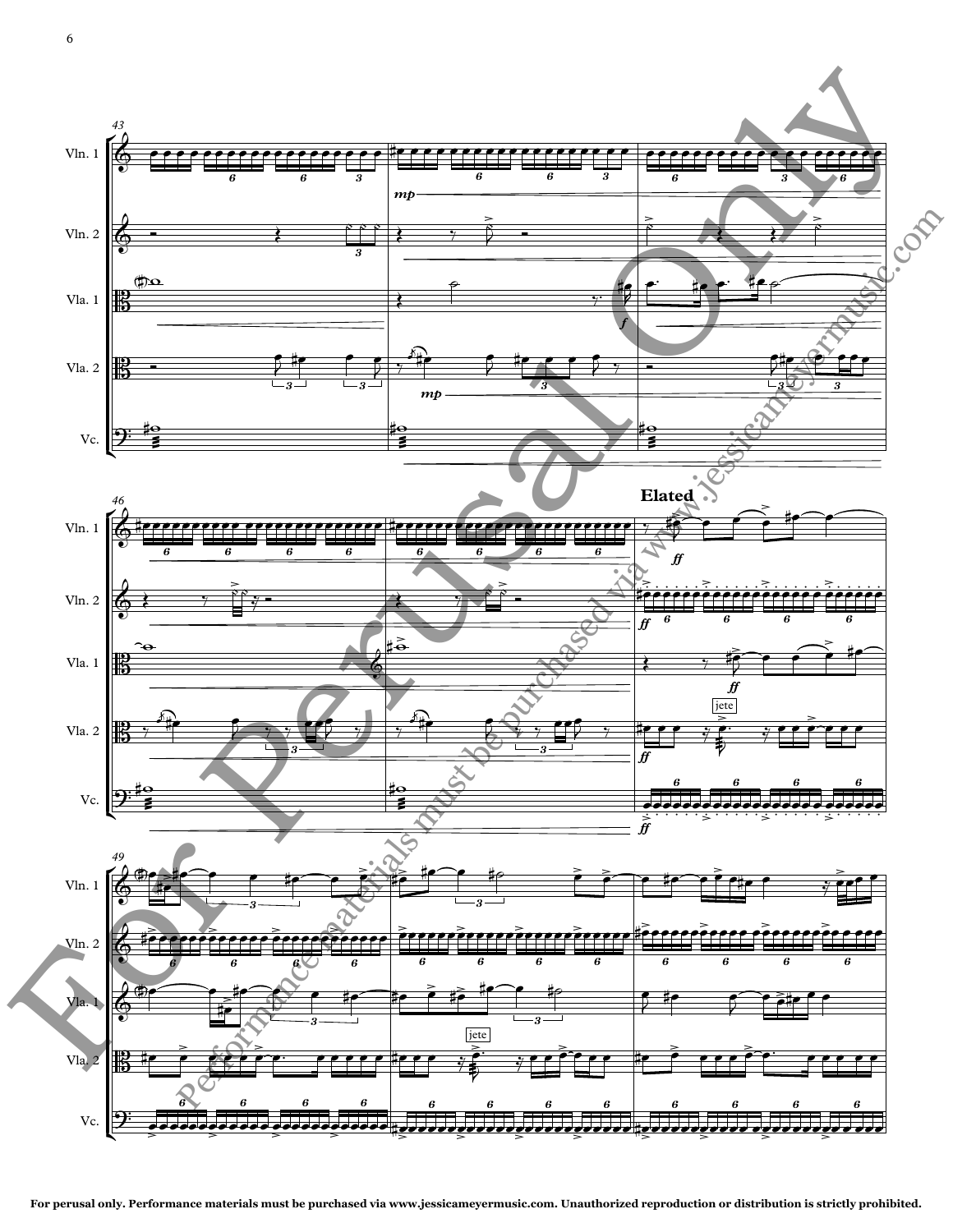

For perusal only. Performance materials must be purchased via www.jessicameyermusic.com. Unauthorized reproduction or distribution is strictly prohibited.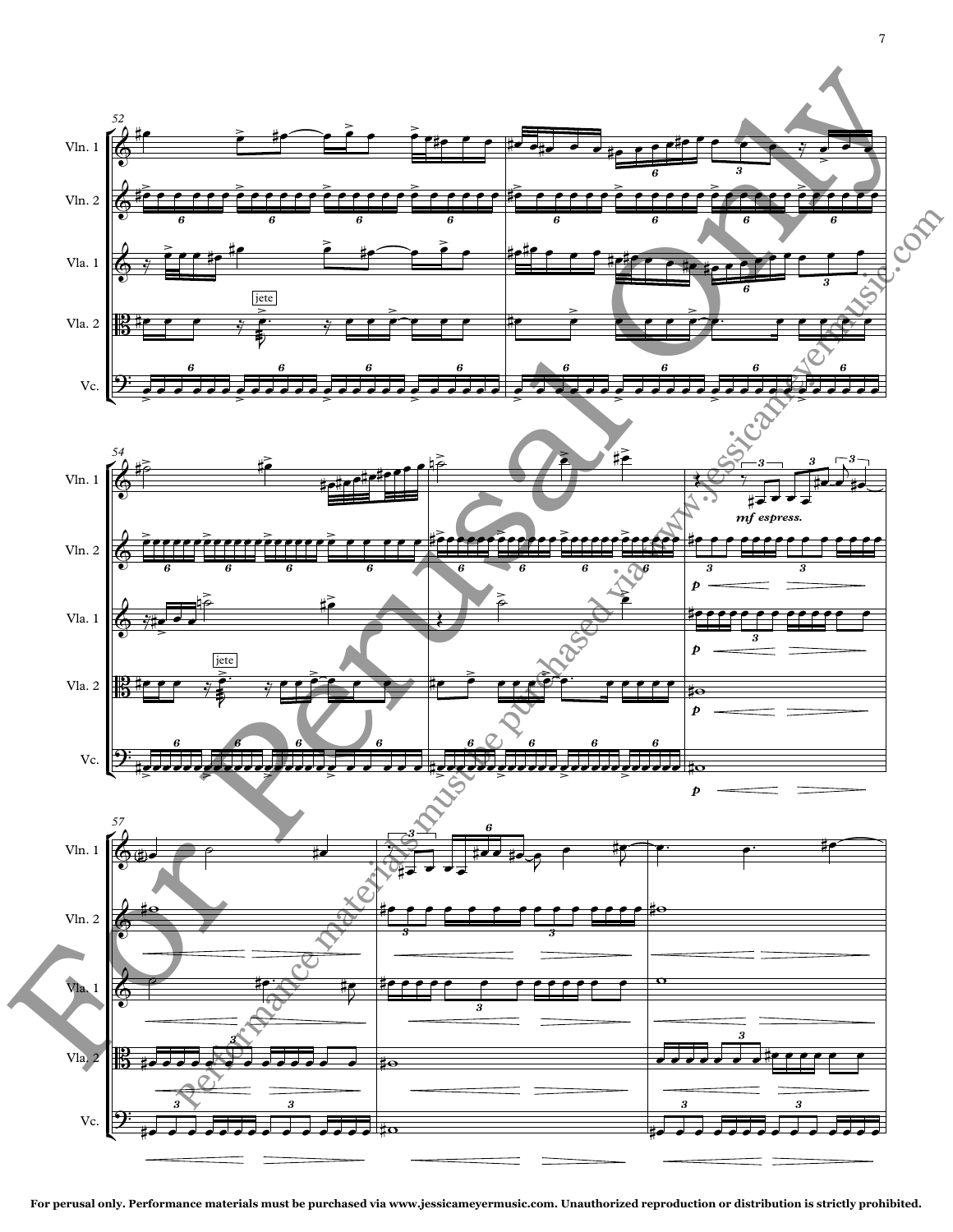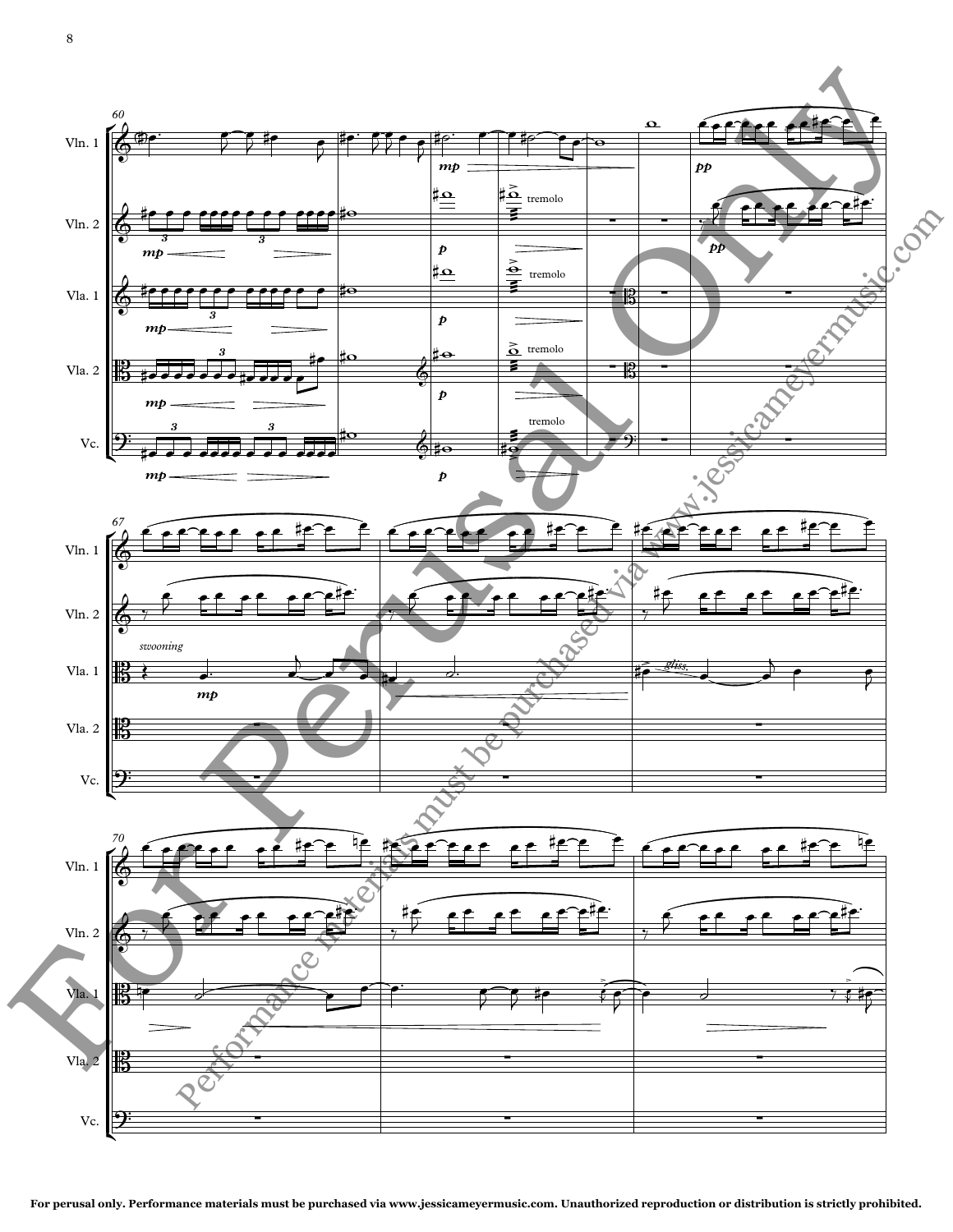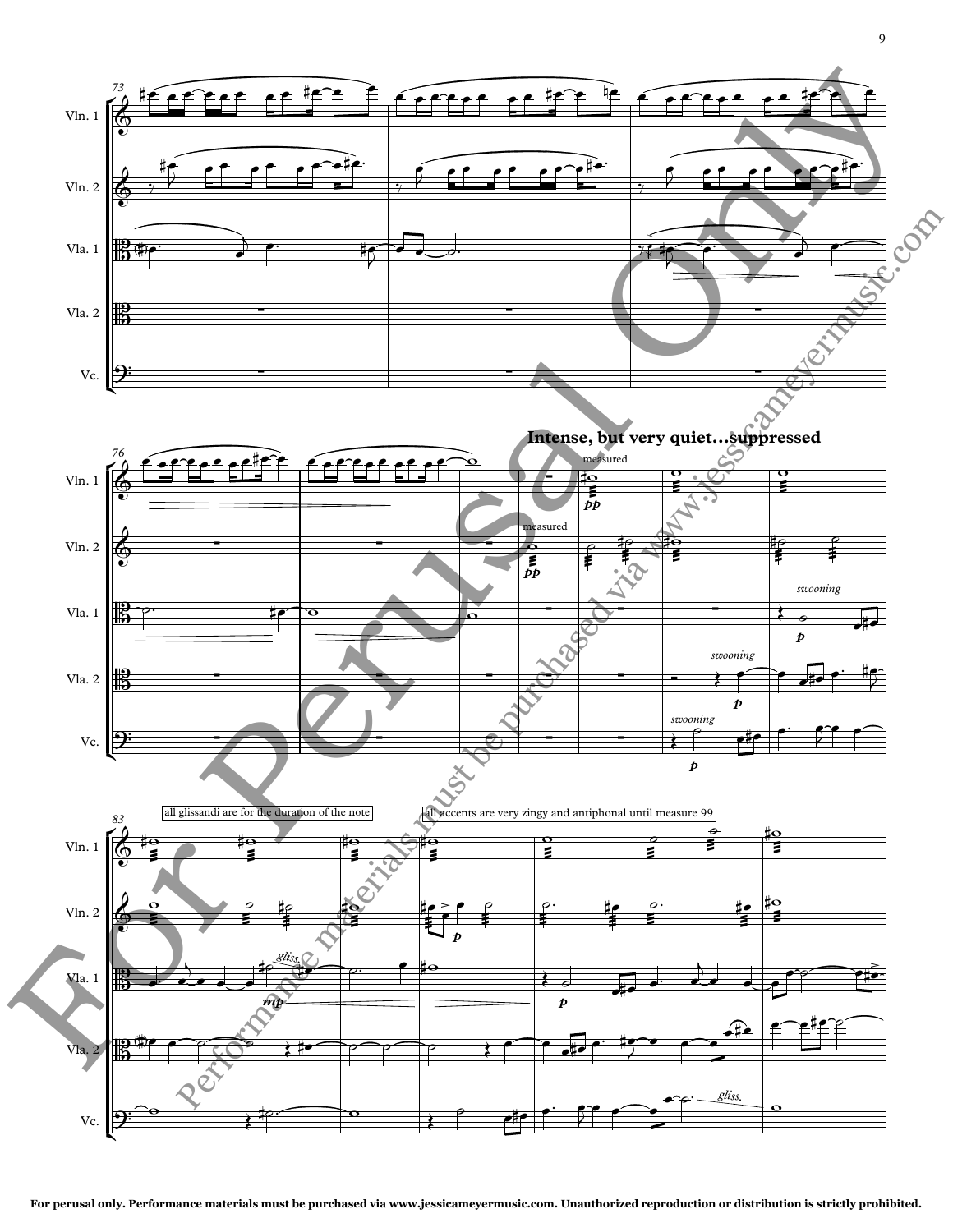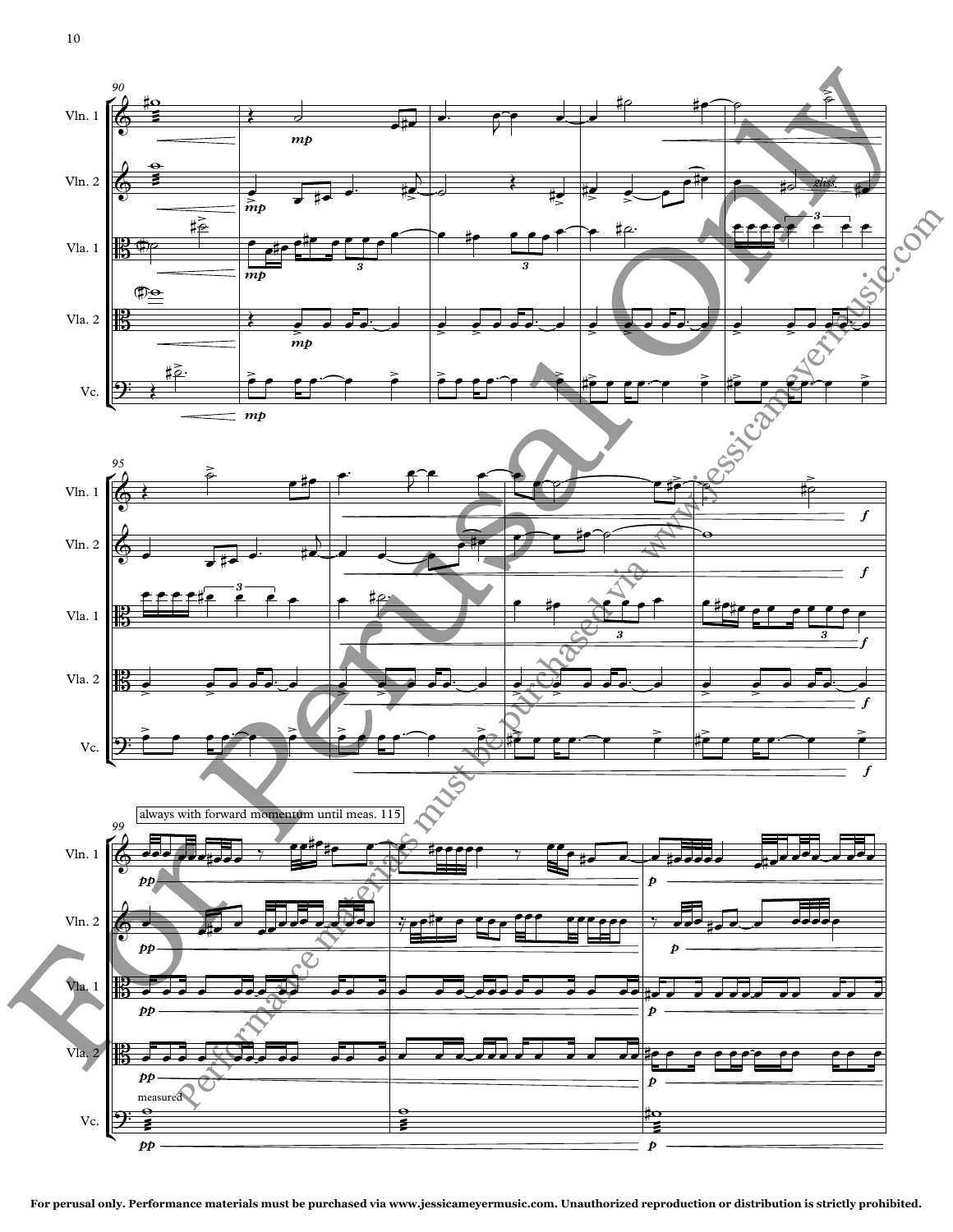

For perusal only. Performance materials must be purchased via www.jessicameyermusic.com. Unauthorized reproduction or distribution is strictly prohibited.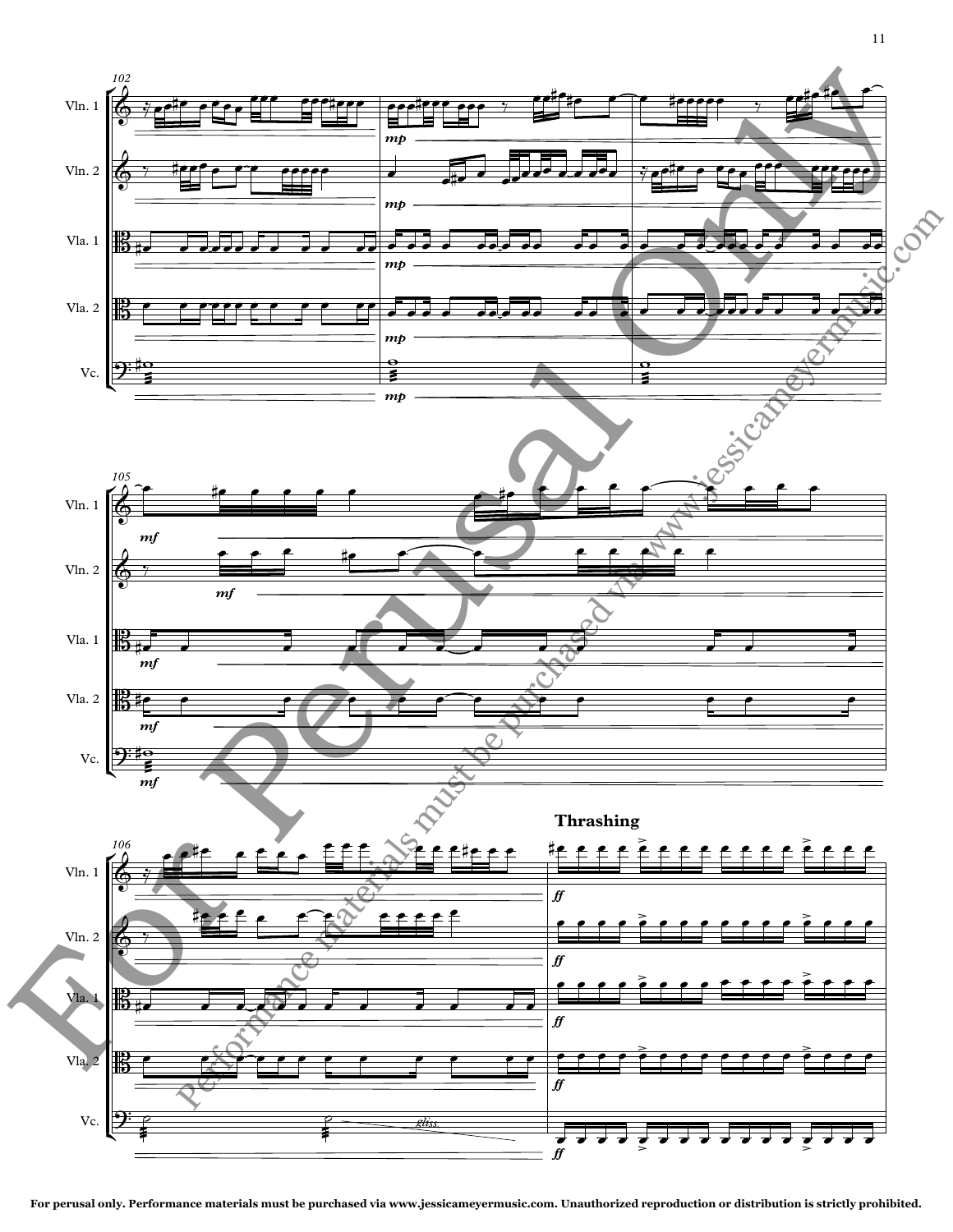

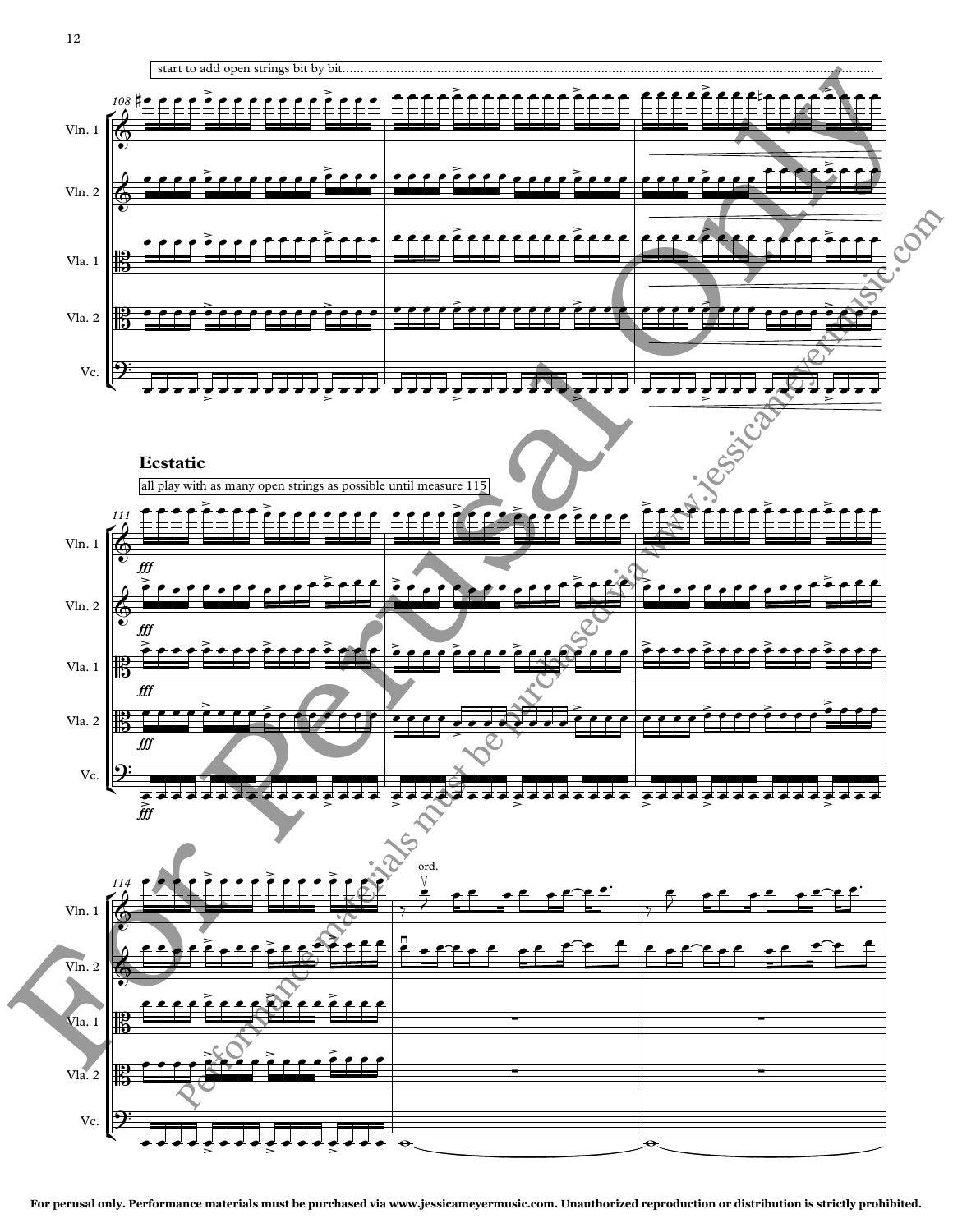